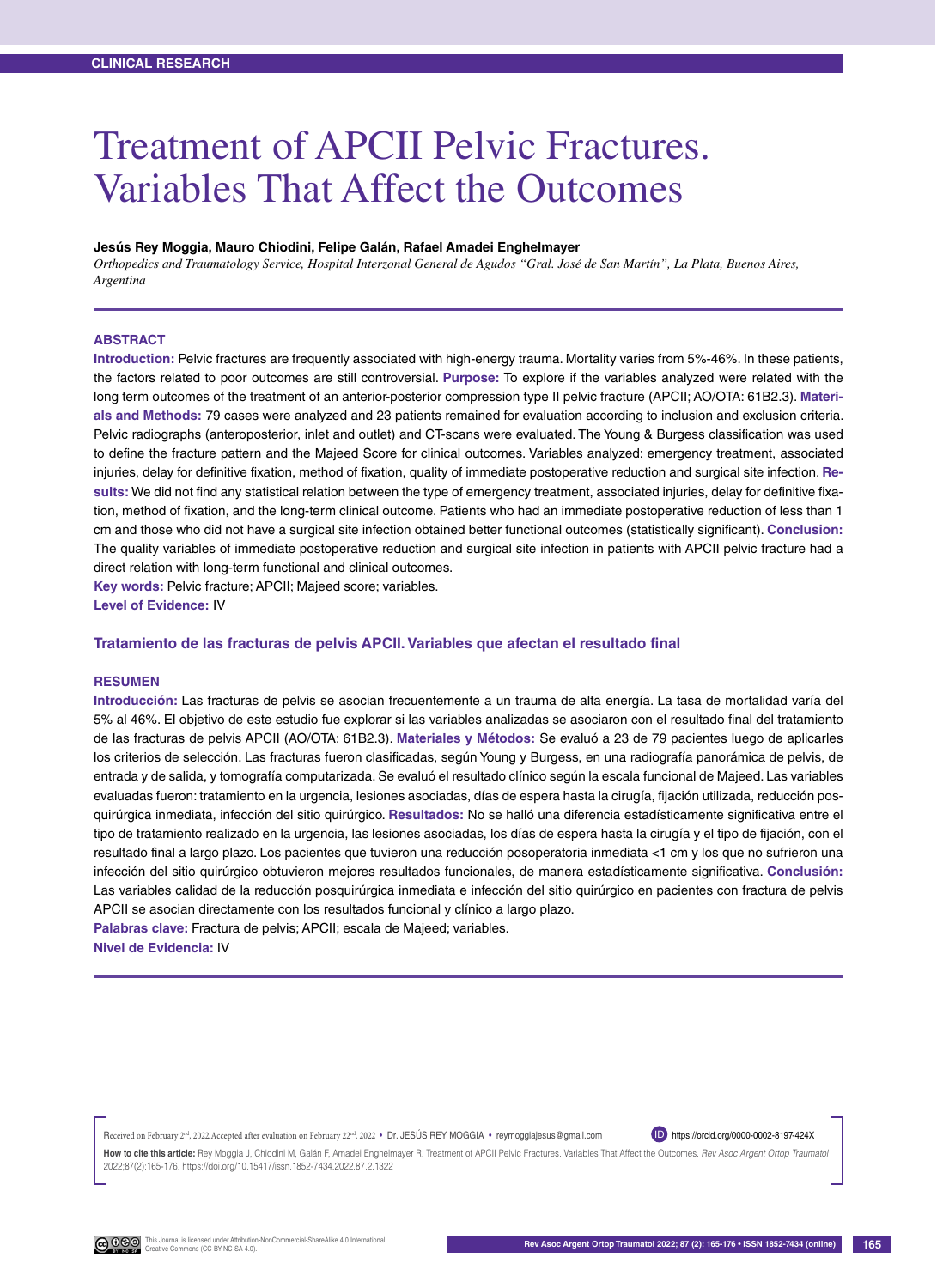#### **INTRODUCTION**

Pelvic fractures affect approximately 20-37 per 100,000 inhabitants per year. They are associated with highenergy trauma, and the main cause is car accidents, although they can also be caused by low-energy trauma.<sup>1</sup> The mortality rate varies from 5% to 46% and is directly related to the type of injury. suffered trauma.<sup>2,3</sup> In addition, this condition generates long periods of hospitalization and recovery.4

If pelvic fractures are not treated correctly, they can cause long-term sequelae, such as chronic pain, dysmetria and various functional problems.<sup>5,6</sup> In the event of an injury to the pelvic ring, we must determine the magnitude and decide on the appropriate management of the patient according to the degree of instability.<sup>7,8</sup>

The classification system developed by Young and Burgess $\degree$  is still widely used. Injuries to the pelvic ring can be of different magnitudes and cause a wide range of instabilities that can be life-threatening.<sup>10</sup> In injuries due to an anteroposterior compression mechanism (type II of the Young and Burgess classification), called "open book" (APCII), the pubic symphysis, pelvic floor (including sacrospinous ligament), and anterior sacroiliac ligaments are injured. The posterior ligaments remain intact, so the hemipelvis is defined as partially unstable.<sup>11</sup> According to the AO/OTA classification,<sup>12</sup> this injury is classified as 61B2.3. To unify the nomenclature, in this study, they will be defined as APCII.

The classic treatment of APCII lesions was based solely on anterior fixation. Over time, and with the analysis of the range of rotational instability, the need for supplementary fixation of the posterior ring with sacroiliac screws was recognized.13-16 A series of controversies regarding variables and definitive treatment have taken place in the literature, some of which we will analyze in this article.<sup>2,3,5-7,11</sup>

The aim of this study was to explore whether emergency treatment, associated injuries, waiting time for definitive surgery, type of fixation used, postoperative reduction, and surgical site infection were associated with final functional outcome in patients who suffered pelvic fractures due to type II anteroposterior compression mechanism of the Young and Burgess classification.

## **MATERIALS AND METHODS**

A retrospective study was carried out in a cohort of patients with anteroposterior type II pelvic compression fractures of the Young and Burgess classification by collecting data from the medical records archive of the Orthopedics and Traumatology Service. All patients signed the corresponding informed consent form and we obtained the approval of the ethics committee of our hospital. We began with a "pelvic fracture" diagnosis and then each particular clinical record was selected according to the inclusion and exclusion criteria.

The inclusion criteria were: 1) age >15 years, 2) type II anteroposterior compression fractures of the pelvis according to the Young and Burgess classification (APCII; AO/OTA: 61B2.3), 3) surgery performed in our site between January 2014 and January 2018, 4) minimum follow-up of one year, and 5) surgeries performed by the same surgeon.

Patients with one or more of the following characteristics were excluded: 1) >75 years old, 2) pathological fracture, 3) fractures with orthopedic treatment, and 4) psychiatric illnesses and sensorium decline that prevented interpretation and compliance with indications.

According to the criteria described, 23 patients were obtained for analysis from a sample of 79 patients with pelvic fractures in our hospital.

Fractures were classified according to the Young and Burgess classification in panoramic (Figure 1), pelvic inlet (Figure 2) and outlet (Figure 3) radiographs, and computed tomography.

Clinical evolution was evaluated with the Majeed scale,<sup>17</sup> which assesses pain, sitting, standing and walking, and sexual intercourse, with a maximum score of 80 that decreases according to severity. The sum of the parameters yields a score and this is evaluated as: excellent (70-80 points), good (55-69 points), fair (45-54 points), and poor (<45 points). The original score also includes work activity, adding 20 more points, reaching a maximum of 100. This variable was not included, because it would generate more confusion in the results, since not all the patients analyzed were working when they had an accident. In addition, work activities varied widely, from field laborers and construction workers to administrative and other jobs without greater physical effort than sitting in front of a computer for less than four hours.

The variables evaluated were: 1) emergency treatment, 2) associated injuries, 3) waiting days until surgery, 4) type of fixation used, 5) quality of immediate postoperative reduction, and 6) surgical site infection.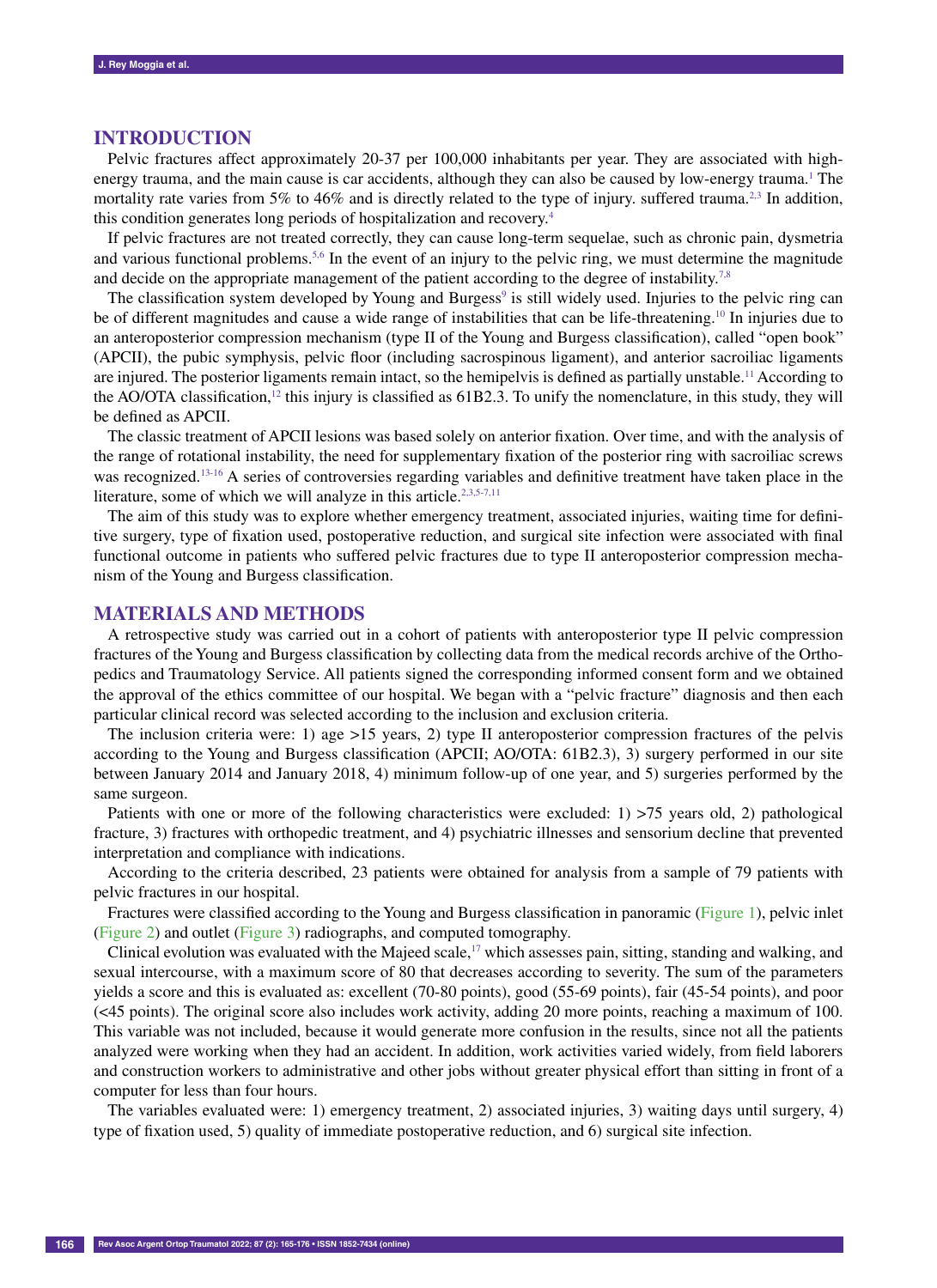

**Figure 1.** Panoramic pelvic radiograph.



**Figure 2.** Pelvic inlet radiograph.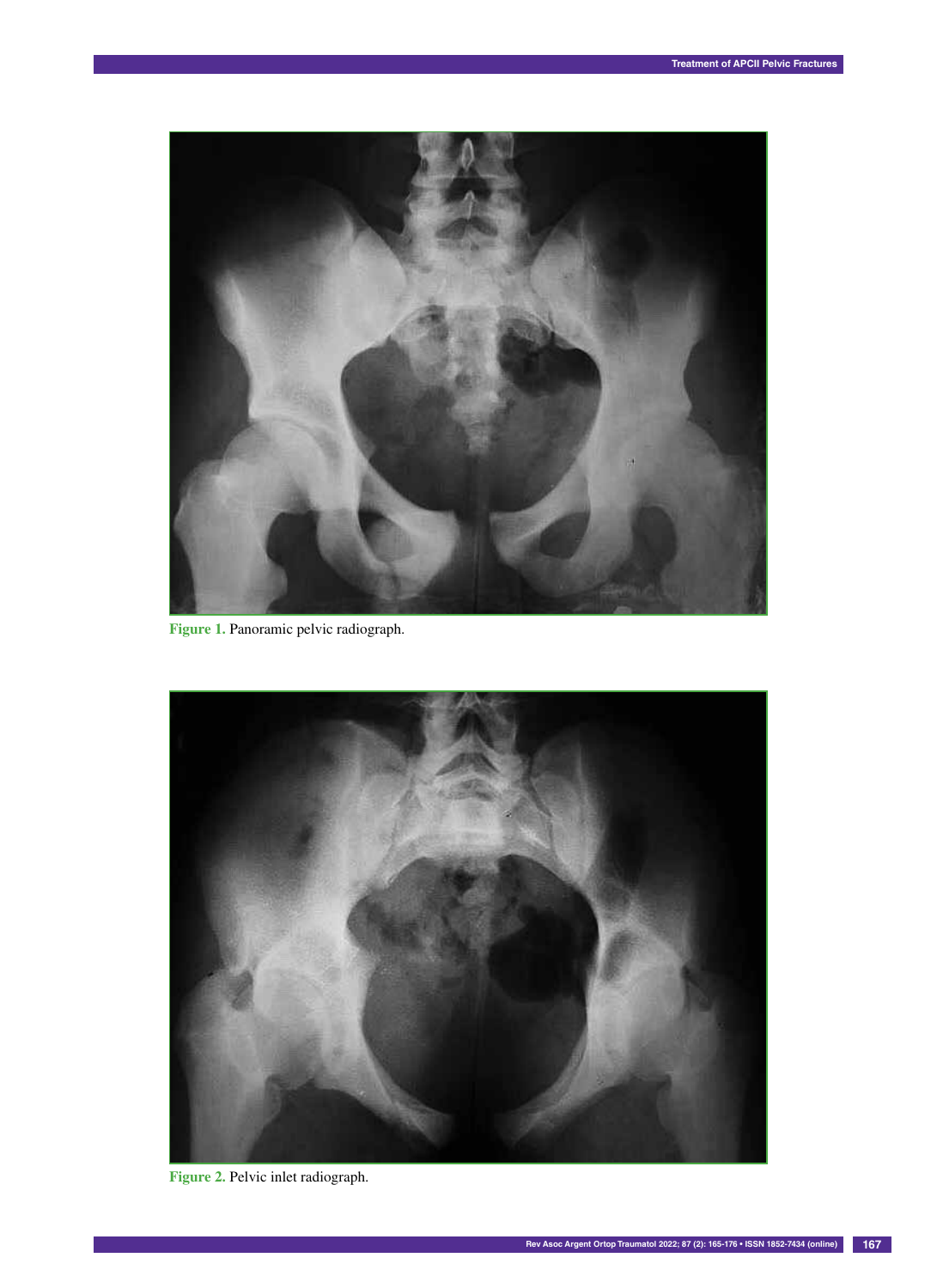

**Figure 3.** Pelvic outlet radiograph.

Each variable was analyzed per patient, and the result obtained according to the Majeed scale was compared between subgroups.

Emergency treatment was analyzed according to whether it had been a pelvic strap, anterior external fixation, or pelvic packing. The patients were divided into two groups: those treated with a strap and those treated with external fixation or pelvic packing. External fixation is supra-acetabular, unless it is not possible due to soft tissue injuries or another situation.

"Pelvic fracture with associated injuries" was defined as one that presented injuries that could affect the final outcome according to the Majeed score, for example, open or closed fracture of the acetabulum, ankle, calcaneus, or long bones of the lower limbs, severe traumatic brain injury, and ligamentous injuries. In this way, patients were divided into two groups: with or without associated lesions. Injuries that, due to their evolution or severity, did not affect the final outcome, such as upper limb fractures, cutting wounds, spinal fractures without spinal cord involvement, and traumatic brain injury without loss of consciousness were not considered to be associated.

Waiting days until surgery ranged from 1 to 60. Two groups were formed: waiting up to 7 days and waiting 8 days or more for surgery.

The types of fixation analyzed were divided into two groups. The first group included patients operated on with anterior plate fixation using a Pfannenstiel and percutaneous sacroiliac approach. The second group was made up of patients operated solely with anterior plate fixation using a Pfannenstiel approach (without posterior fixation), plus those operated on with anterior external and percutaneous sacroiliac fixation. The division into groups was made in this way to compare the treatment that is currently most accepted and recommended in the literature (anterior plate fixation and posterior percutaneous fixation) with the rest of the treatments. The treatment for each patient was selected together with the other treating services according to their characteristics and their associated diseases and injuries. In addition, the first patients in the series had been treated with anterior fixation only; in the later years of the series, percutaneous posterior fixation was added. Anterior fixation was performed, in all cases,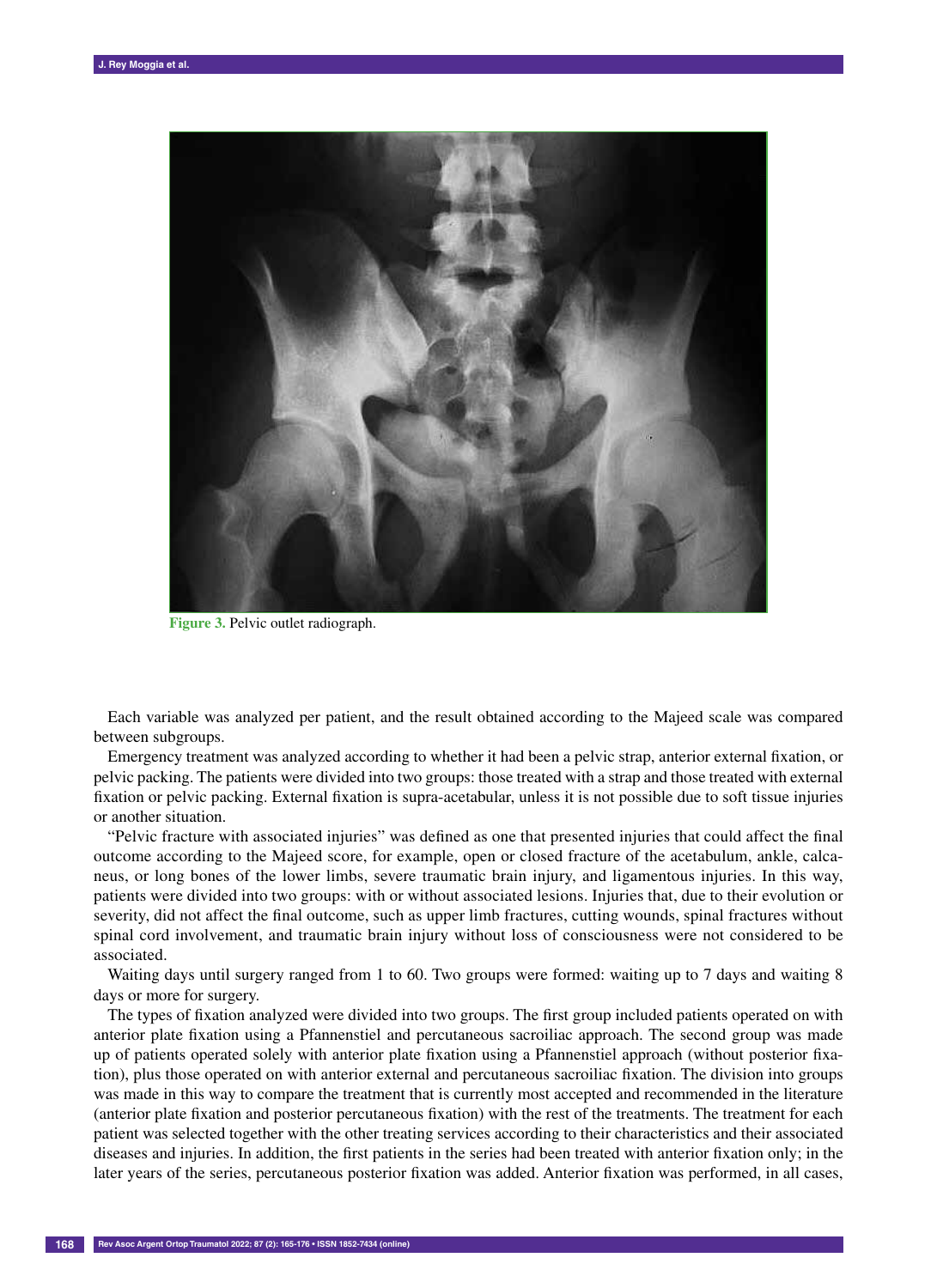with a 3.5-mm reconstruction plate or DCP plate, depending on availability. Most of the patients were operated on with 3.5 mm reconstruction plates and two with 3.5 mm DCP plates. The sacroiliac screws used were 6.5 mm and 7 mm.

The degree of postoperative reduction was analyzed in the radiographs. According to the criteria of Matta and Tornetta,<sup>18</sup> "excellent" was defined as a reduction with less than 0.4 cm of displacement; "good", when it was between 0.4 and 1 cm; "tolerable", when it was between 1 and 2 cm; and "poor", when it was more than 2 cm. They were divided into two groups for statistical analysis: reduction <1 cm and >1 cm.

Patients who had a surgical site infection were compared with those who did not. A patient was considered to have a surgical site infection if there were signs and symptoms of infection and a microbial rescue was obtained from a tissue sample taken in the operating room. This variable was corroborated with the records of the Infectious Diseases Service of our institution. Patients who suffered a surgical site infection were treated by surgical debridement and intravenous treatment directed by the Infectious Diseases Service.

The analysis was performed with the Stata 14.1 program (StataCorp, Texas, USA). The final outcome of the Majeed numerical scale was compared in two groups formed by each predictive variable using the Mann-Whitney test. Fisher's exact test was used to compare proportions in groups defined by categories of the Majeed scale. A p-value <0.05 was considered statistically significant.

### **RESULTS**

Twenty-three patients diagnosed with APCII pelvic fracture (16 men and 7 women) were analyzed. The median age was 32 years (range 15-70). Median follow-up was 3.2 years (min. 2, max. 6). Associated injuries were documented in nine patients (39.13%). Emergency treatment was pelvic strap in 19 patients (82.61%), external fixator in two (8.69%) (Figure 4) and two (8.69%) were hemodynamically stabilized by pelvic packing. The median wait until definitive surgery was 10 days (range 1-60).



**Figure 4.** Panoramic radiograph of the pelvis with external fixator.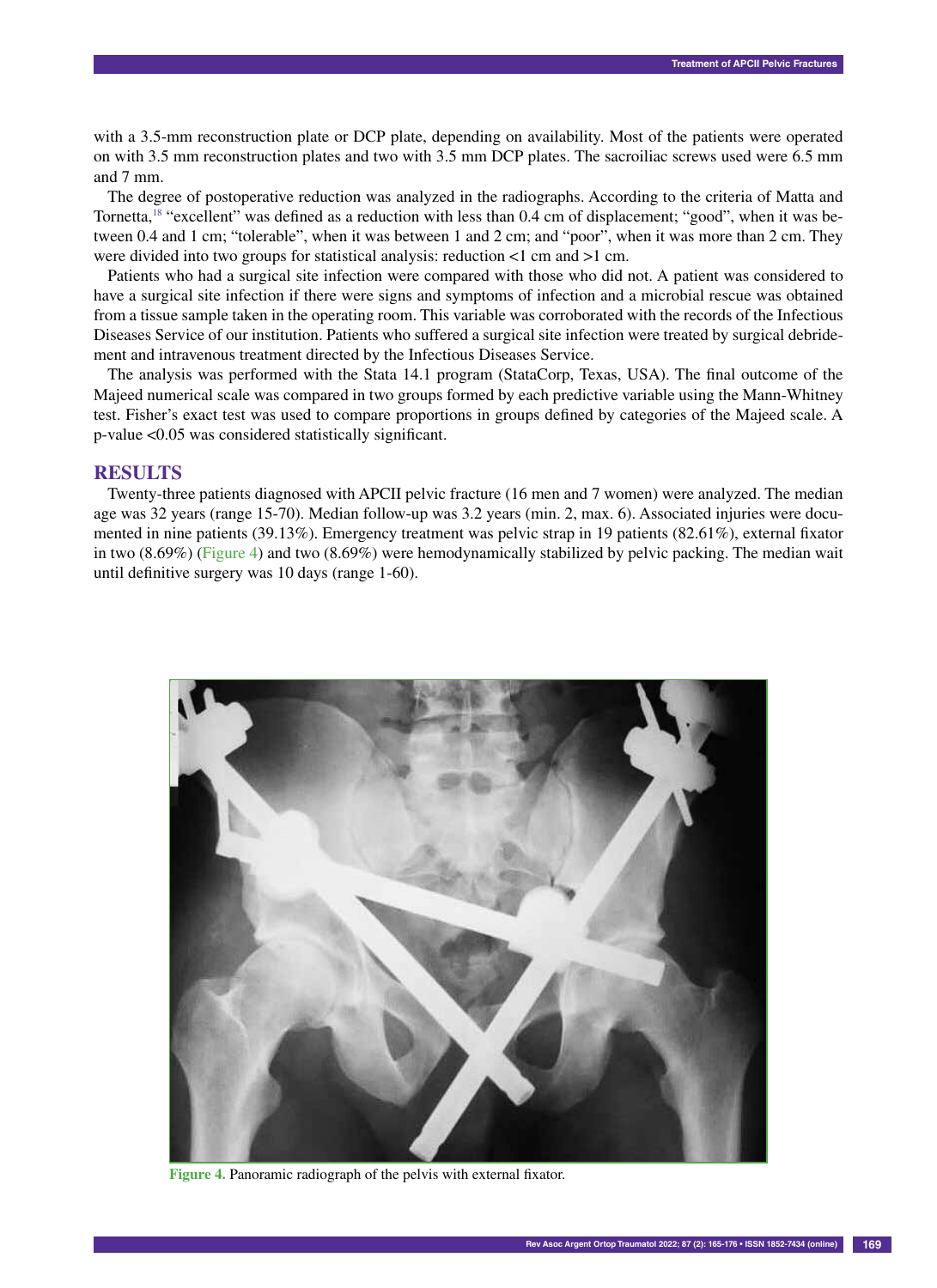Five patients (21.73%) underwent anterior fixation only with a Pfannenstiel approach, 13 (56.52%) underwent anterior and percutaneous sacroiliac fixation (Figure 5-7), and five  $(21.73%)$  underwent anterior and percutaneous sacroiliac external fixation. Postoperative reduction was <1 cm in 16 patients (69.57%). Five (21.73%) suffered from a surgical site infection.



**Figure 5.** Panoramic pelvic radiograph. Anterior fixation with plate and posterior with sacroiliac screw.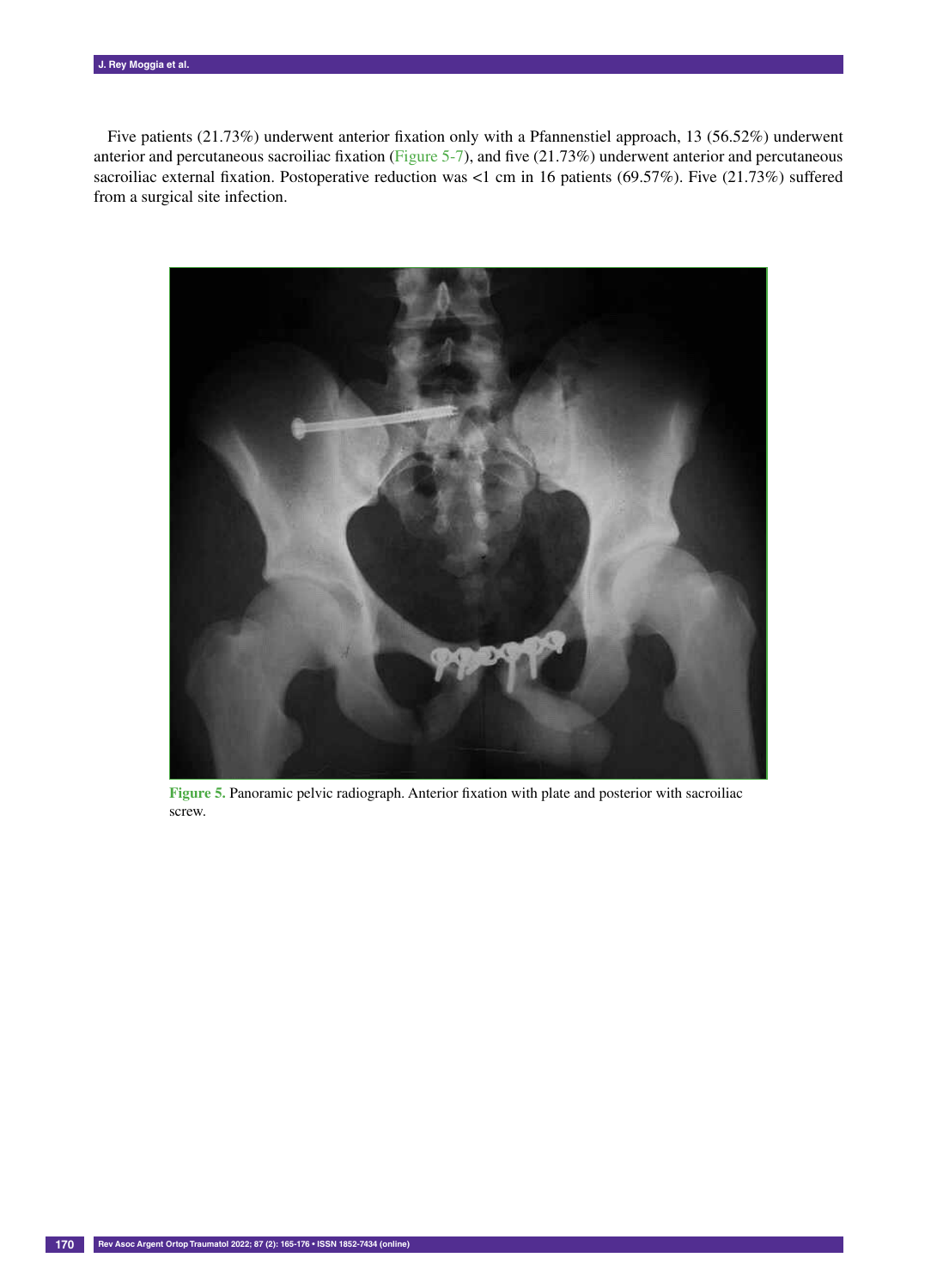

**Figure 6.** Pelvic inlet radiograph. Anterior fixation with plate and posterior with sacroiliac screw.



**Figure 7.** Pelvic outlet radiograph. Anterior fixation with plate and posterior with sacroiliac screw.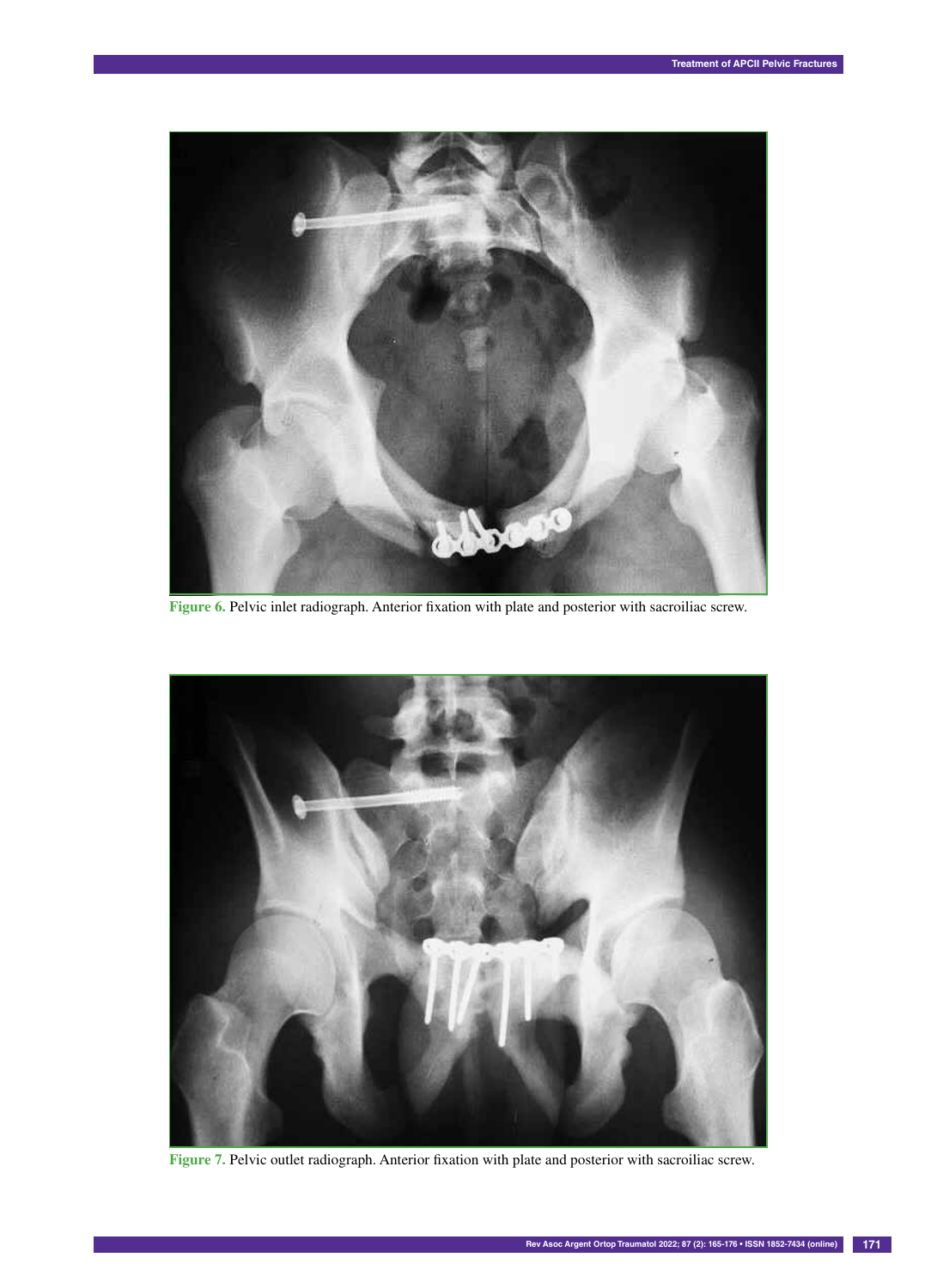The median Majeed scale score was 70 (excellent) (range 30-80). Table 1 shows the comparison of medians in different groups. No differences were found between the groups according to associated injuries. The medians of the scale were higher in groups <40 years old, men, emergency treatment with a tutor or packing, time <8 days until definitive surgery, and in the group with the Pfannenstiel approach fixated in the anterior region with a plate and the posterior region with sacroiliac screws, but the differences were not statistically significant. We observed that patients who had an immediate postoperative reduction <1 cm obtained a better functional scale score (median 75 points) compared to those with a reduction >1 cm (median 65 points) and the difference was statistically significant ( $p = 0.0310$ ). We observed that the patients who suffered from infections (5 in total) obtained worse functional outcomes (median 56 points) compared to those who did not (median 75 points) and the difference was statistically significant ( $p = 0.0006$ ).

| <b>Variables</b>                                   | Number (n)       | <b>Median</b> | <b>Range</b> | $\mathbf{p}^*$ |
|----------------------------------------------------|------------------|---------------|--------------|----------------|
| Age                                                |                  |               |              |                |
| $\geq 40$ years                                    | $8\,$            | 64.5          | 52-80        | 0.1857         |
| <40 years                                          | 15               | 70            | 30-80        |                |
| <b>Sex</b>                                         |                  |               |              |                |
| Male                                               | 16               | 72.5          | 56-80        | 0.2307         |
| Female                                             | $\overline{7}$   | 65            | 30-80        |                |
| Emergency treatment                                |                  |               |              |                |
| Sheet wrap                                         | 19               | 70            | 30-80        | 0.1575         |
| Tutor or packing                                   | $\overline{4}$   | 77.5          | 70-80        |                |
| Associated injuries                                |                  |               |              |                |
| Yes                                                | 9                | 70            | 56-80        | 0.8464         |
| No                                                 | 14               | 70            | 30-80        |                |
| Waiting time until surgery                         |                  |               |              |                |
| <7 days                                            | $8\,$            | 77.5          | 69-80        | 0.0639         |
| $\geq 8$ days                                      | 15               | 69            | 30-80        |                |
| Fixation type                                      |                  |               |              |                |
| Anterior with plate and posterior percutaneous     | 13               | 75            | 52-80        | 0.0700         |
| Anterior alone or tutor and posterior percutaneous | 10               | 67            | 30-80        |                |
| Quality of immediate postoperative reduction       |                  |               |              |                |
| $\leq 1$ cm                                        | 16               | 75            | 56-80        | 0.0310         |
| $>1$ cm                                            | $\boldsymbol{7}$ | 65            | 30-80        |                |
| Surgical site infection                            |                  |               |              |                |
| Yes                                                | 5                | 56            | 30-60        | 0.0006         |
| No                                                 | 18               | 75            | 65-80        |                |

**Table 1.** Comparison of medians of the Majeed scale in different groups.

\* Mann-Whitney test.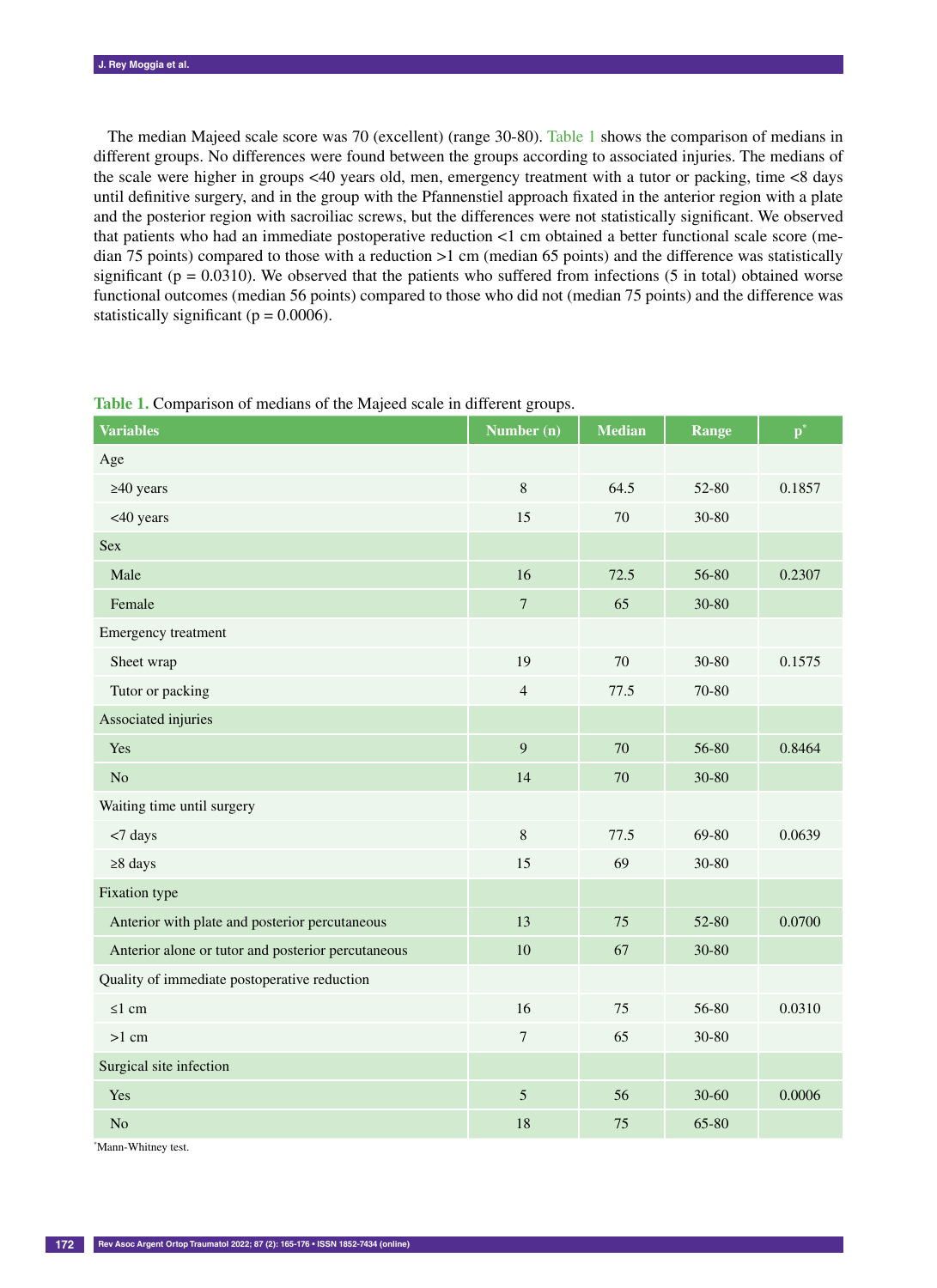According to the categories of the Majeed scale, eight (34.78%) patients obtained an excellent outcome; six (26.09%), good; five (21.74%), fair; and four (17.39%), poor. Although the results were not statistically significant, the group with a "poor" outcome was older, had a higher frequency of reduction >1 cm, was wrapped with a sheet in the emergency room, and waited more than 8 days for definitive treatment. We observed a statistically significant association of surgical site infection with the Majeed scale (Table 2).

| <b>Variables</b>                                        | <b>Majeed Scale</b>           |                 |                   |                   |         |
|---------------------------------------------------------|-------------------------------|-----------------|-------------------|-------------------|---------|
|                                                         | <b>Excellent</b><br>$(n = 8)$ | Good<br>$(n=6)$ | Fair<br>$(n = 5)$ | Poor<br>$(n = 4)$ | $p*$    |
| Age $<40$ years                                         | 6                             | 5               | 3                 |                   | 0.333   |
| Male sex                                                | 6                             | 5               | 3                 | $\overline{2}$    | 0.711   |
| Sheet wrap as an emergency treatment                    | 6                             | $\overline{4}$  | 5                 | $\overline{4}$    | 0.481   |
| Associated injuries                                     | 3                             | $\overline{2}$  | 2                 | $\overline{2}$    | 0.999   |
| Waiting time until definitive treatment $\geq 8$ days   | $\overline{4}$                | 3               | $\overline{4}$    | $\overline{4}$    | 0.347   |
| Anterior fixation with plate and posterior percutaneous | 6                             | $\overline{4}$  | 2                 | 1                 | 0.362   |
| Post-surgical reduction >1 cm                           | 1                             | 1               | 2                 | 3                 | 0.147   |
| Surgical site infection                                 | $\mathbf{0}$                  | $\theta$        | $\mathbf{1}$      | $\overline{4}$    | < 0.001 |

**Table 2.** Comparison of the characteristics of the sample (n = 23) in groups of results according to the Majeed scale

The results are presented as number of observations (n).

\* Fisher's exact test.

In the five patients with surgical site infection, methicillin-resistant *Staphylococcus aureus* was isolated and, in one of them, also *Klebsiella pneumoniae*. All five underwent surgery after seven days of hospitalization and all were over 40 years old.

#### **DISCUSSION**

In this study, different long-term variables were evaluated by comparing them with the functional outcomes according to the Majeed scale in patients with APCII injuries. According to a systematic review of 28 articles carried out by Lefaivre et al.,<sup>19</sup> the Majeed scale was used in more than half of them.

Regarding data collection, most of the patients in all the groups observed did not have sexual disorders or dysfunctions, probably due to incomplete information on these charts. This idea coincides with the findings of Harvey-Kelly et al.,<sup>20</sup> who reported a high rate (28%) of patients who refused to complete the sexual questionnaires. The incidence of sexual dysfunction and dyspareunia reported in the literature varies from  $5\%$  to  $44\%$ .<sup>11,21</sup>

No statistically significant relationship was found between the initial treatment in the emergency room and the final functional outcome according to the Majeed scale. This may be due to multiple variables not analyzed in our study, such as the hemodynamic status at admission, the available resources, and the experience of the surgeon in charge of emergency treatment.

The relationship between the patients who suffered associated injuries and the final score on the Majeed scale was not statistically significant. In contrast to this, Hessmann et al.<sup>21</sup> stated that functional outcomes after pelvic trauma are often affected by associated injuries and other variables. In our study, four patients also had acetabular fracture; three, fracture of long bones (femur or tibia); two, spinal fracture; four, fracture around the ankle and foot; one, severe traumatic brain injury and a sciatic nerve injury.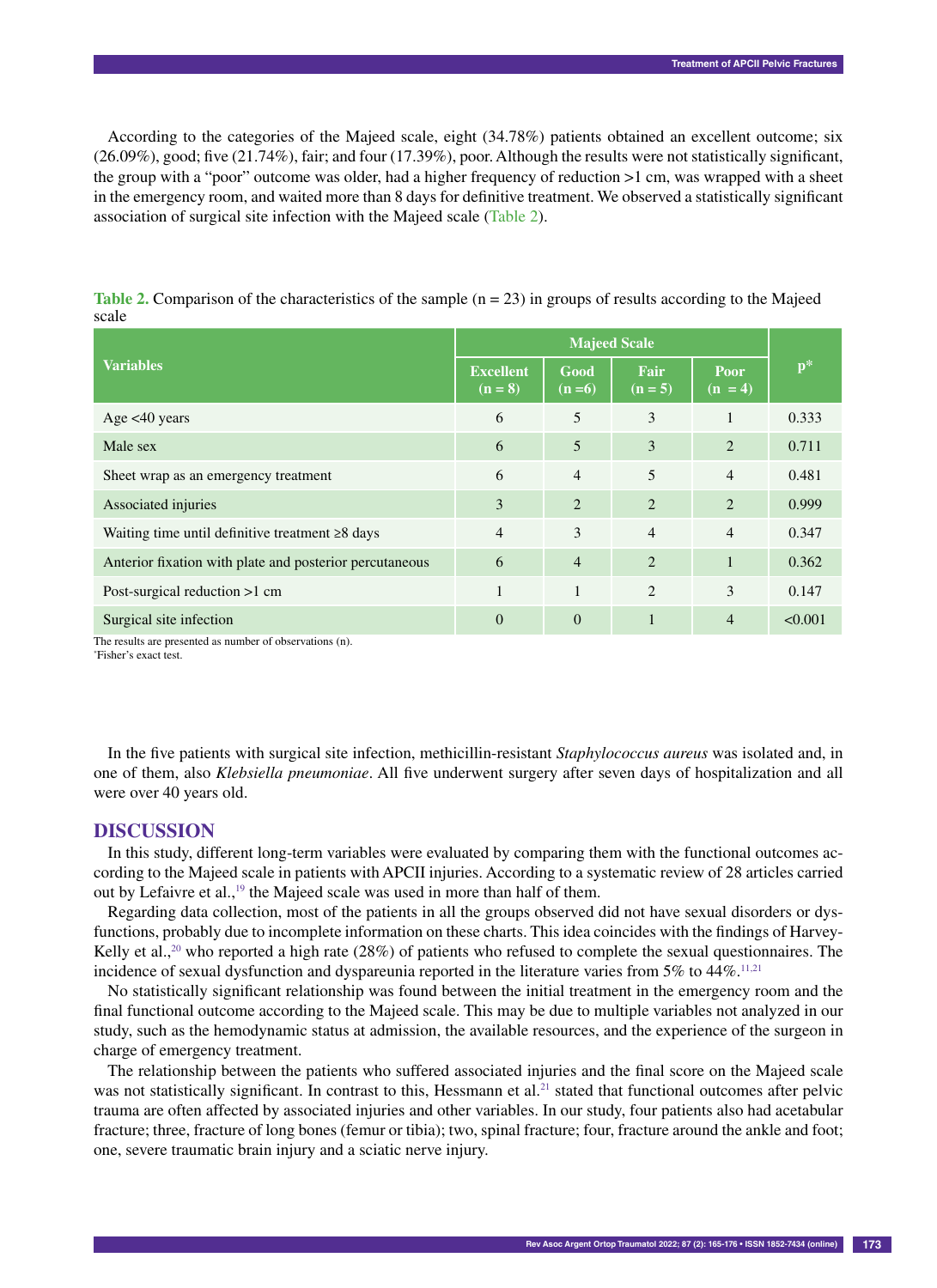The patients who underwent surgery within seven days had better functional outcomes on the Majeed scale, while those who underwent surgery after 7 days had worse outcomes, although without significant differences. Vallier et al.<sup>22</sup> reported a decrease in morbidity and length of hospitalization in patients who received early treatment, but did not assess the long-term functional outcome. In addition to this, it can be noted that five patients in the group that had undergone surgery after seven days of admission suffered a surgical site infection and had poor functional outcomes. This is understandable, since prolonged hospitalization increases the probability of infection by hospital germs and impoverishes the final outcomes.

Previous studies have shown that age, severity of injury, type of fracture, and type of fixation used could influence functional outcomes.<sup>20,23,24</sup> In our study, patients who underwent surgery with anterior plate fixation using the Pfannenstiel approach without sacroiliac fixation, along with patients operated on with anterior external fixation and percutaneous posterior fixation, had worse functional outcomes than those treated with anterior plate fixation and percutaneous sacroiliac fixation. However, no statistically significant results were obtained. In 2011, Sagi et al.15 proposed a modification to the Young and Burgess classification of "open book" injuries based on dynamic stress examination with fluoroscopy under anesthesia. In this case, APCII lesions were divided into two subgroups: those that required only anterior fixation (APCIIa) and those that required additional posterior fixation (APCIIb). In 2016, Avilucea et al.16 carried out a comparative study and reported a lower rate of material failure and malunion when anterior fixation was supplemented with posterior percutaneous fixation, when compared to anterior fixation with an isolated plate in APCII pelvic fractures. These authors attribute the poor outcomes to inadequate fixation, and this coincides with our observations, because stable anterior and posterior internal fixation led to better outcomes.

A better functional outcome (median 75 points) was observed in patients who obtained a postoperative reduction <1 cm compared to those who obtained reductions >1 cm, with statistically significant values, coinciding with the statements of Hessmann et al.<sup>21</sup> In their reviews, Lefaivre et al. concluded that the correlation is unknown, since there is a wide variety of measurement methods, and none of them is properly validated.25 According to our study, the degree of postoperative reduction influences the long-term functional outcome in patients with APCII injuries.

Likewise, it was shown with statistically significant values that patients who suffered a surgical site infection obtained worse functional outcomes compared to those who did not. This may be due to increased hospitalization days, days in intensive care, or prolonged surgical times.

In summary, we found, with statistically significant values (Table 1), that the variables "immediate postoperative reduction quality" and "surgical site infection" affect the final outcome in patients with APCII pelvic fractures. In addition, the medians of the functional scale were higher in groups of patients under 40 years of age, men, emergency treatment with tutor or packing, time <8 days until definitive surgery, and in the group with a Pfannenstiel approach with anterior plate fixation and posterior sacroiliac screw fixation, but the differences were not statistically significant.

The strengths of our study are that it focused on a specific pelvic injury and explored the relationship between clear variables and the final functional outcome. In addition, all the patients in the series were operated on and monitored over time by the same surgeon, with the same follow-up protocol, which gave the sample greater purity. Another point in favor is that we carried out a comparative study for a better statistical evaluation. To our knowledge, there is no research of this type in the national literature.

The weaknesses are the design (retrospective without double blind), the small universe, and the lack of a multivariate statistical analysis.

We believe that our research can be a good starting point for multicenter studies, such as prospective studies with a larger sample, to adapt the classification systems to new knowledge about the mechanism of trauma and the different associated variables, thus predicting long-term functional outcomes.

## **CONCLUSION**

We can affirm that the quality variables of immediate postoperative reduction and infection of the surgical site in patients with anteroposterior compression fracture of the pelvis—type II (APCII) of the Young and Burgess classification—are directly associated with the long-term functional and clinical outcomes.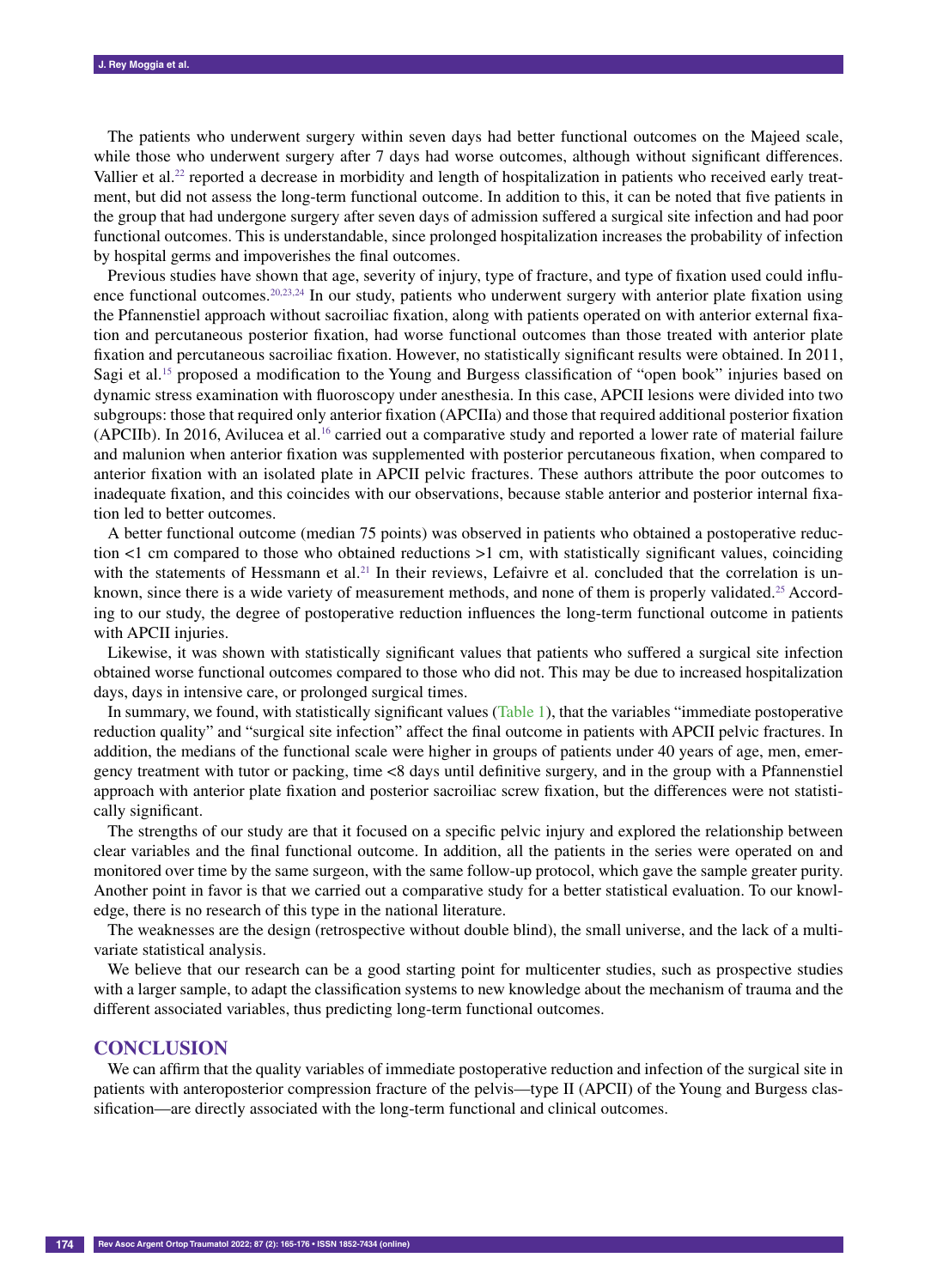–––––––––––––––––– Conflict of interest: The authors declare no conflicts of interest.

M. Chiodini ORCID ID: https://orcid.org/0000-0003-2778-8072 F. Galán ORCID ID: https://orcid.org/0000-0002-7264-488X

R. Amadei Enghelmayer ORCID ID: https://orcid.org/0000-0002-0032-3016

## **REFERENCES**

- 1. Lefaivre K, O'Brien PJ, Tile M. Pathoanatomy, mechanisms of injury and classification. En: Tile M, Helfet DL, Kellam JF, Vrahas M (eds). *Fractures of the pelvis and acetabulum: principles and methods of management.* 4th ed. New York: Thieme; 2015: p. 39-60.
- 2. Black SR, Sathy AK, Jo MD, Wiley MR, Minei JP, Starr AJ. Improved survival after pelvic fracture: 13-year experience at a single trauma center using a multidisciplinary institutional protocol. *J Orthop Trauma* 2016;30:22-8. https://doi.org/10.1097/BOT.0000000000000443
- 3. Hak DJ, Smith WR, Suzuki T. Management of hemorrhage in life-threatening pelvic fracture. *J Am Acad Orthop Surg* 2009;17(7):447-57. https://doi.org/10.5435/00124635-200907000-00005
- 4. Grimshaw CS, Bledsoe JG, Moed BR. Locked versus standard unlocked plating of the pubic symphysis. *J Orthop Trauma* 2012;26:402-6. https://doi.org/10.1097/BOT.0b013e31822c83bd
- 5. Metze M, Tiemann AH, Josten C. Male sexual dysfunction after pelvic fracture. *J Trauma* 2007;63:394-401. https://doi.org/10.1097/01.ta.0000241145.02748.df
- 6. Meyhoff CS, Thomsen CH, Rasmussen LS, Nielsen PR. High incidence of chronic pain following surgery for pelvic fracture. *Clin J Pain* 2006;22:167-72. https://doi.org/10.1097/01.ajp.0000174266.12831.a2
- 7. Musso D, Vindver G, Bidolegui F, Mohanty K, Di Stefano C, Powell J. Manejo en la urgencia de las lesiones del anillo pelviano. *Rev Asoc Argent Ortop Traumatol* 2004;69(3):270-80. Available at: https://www.aaot.org.ar/revista/2004/n3\_vol69/art14.pdf
- 8. Nork SE. The management of the injured pelvic ring: internal fixation of the anterior pelvic injuries-open book type (B1). En: Tile M, Helfet DL, Kellam JF, Vrahas M (eds). *Fractures of the pelvis and acetabulum: principles and methods of management.* 4th ed. New York: Thieme; 2015: p. 159-74.
- 9. Young JW, Burgess AR, Brumback RJ, Poka A. Pelvic fractures: value of plain radiography in early assessment and management. *Radiology* 1986;160:445-51. https://doi.org/10.1148/radiology.160.2.3726125
- 10. Whiting PS, Auston D, Avilucea FR, Ross D, Archdeacon M, Sciadini M, et al. Negative stress examination under anesthesia reliably predicts pelvic ring union without displacement. *J Orthop Trauma* 2017;31:189-93. https://doi.org/10.1097/BOT.0000000000000766
- 11. Collinge CA, Archdeacon MT, LeBus G. Saddle-horn injury of the pelvis. The injury, its outcomes, and associated male sexual dysfunction. *J Bone Joint Surg Am* 2009;91:1630-6. https://doi.org/10.2106/JBJS.H.00477
- 12. Meinberg EG, Agel J, Roberts CS, Karam MD, Kellam JF. Fracture and dislocation classification compendium–2018. *J Orthop Trauma* 2018;32(1):S71-76. https://doi.org/10.1097/BOT.0000000000001066
- 13. Varga E, Hearn T, Powell J, Tile M. Effects of method of internal fixation of symphyseal disruptions on stability of the pelvic ring. *Injury* 1995;26(2):75-80. https://doi.org/10.1016/0020-1383(95)92180-i
- 14. Eastman JG, Krieg JC, Routt ML Jr. Early failure of symphysis pubis plating. *Injury* 2016;47(8):1707-12. https://doi.org/10.1016/j.injury.2016.05.019
- 15. Sagi HC, Coniglione FM, Stanford JH. Examination under anesthetic for occult pelvic ring instability. *J Orthop Trauma* 2011;25:529-36. https://doi.org/10.1097/BOT.0b013e31822b02ae
- 16. Avilucea FR, Whiting PS, Mir H. Posterior fixation of APC-2 pelvic ring injuries decreases rates of anterior plate failure and malunion. *J Bone Joint Surg Am* 2016;98(11):944-51. https://doi.org/10.2106/JBJS.15.00723
- 17. Majeed SA. External fixation of the injured pelvis: the functional outcome. *J Bone Joint Surg Br* 1990;72:612-14. https://doi.org/10.1302/0301-620X.72B4.2380212
- 18. Matta JM, Tornetta P 3rd. Internal fixation of unstable pelvic ring injuries. *Clin Orthop Relat Res* 1996;(329):129- 40. https://doi.org/10.1097/00003086-199608000-00016